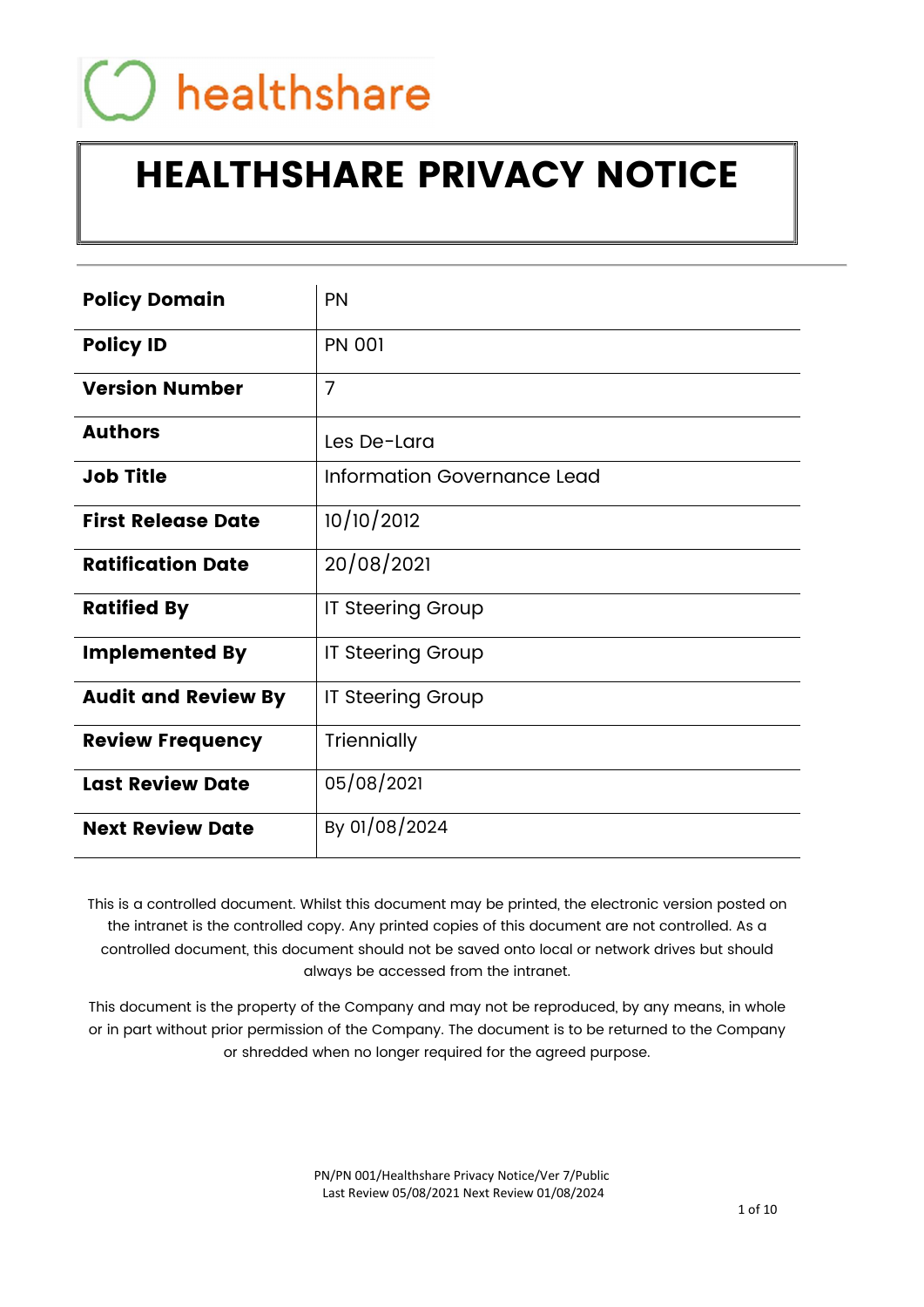# **Table of Contents**

| $\mathbf{1}$            |  |
|-------------------------|--|
| $\overline{2}$          |  |
| 3                       |  |
| 4                       |  |
| 5                       |  |
| 6                       |  |
| $\overline{\mathbf{z}}$ |  |
| 8                       |  |
| 9                       |  |
| 10                      |  |
| 11                      |  |
| $12 \overline{ }$       |  |
| 13                      |  |
| 14                      |  |
| 15                      |  |
| 16                      |  |
| 17                      |  |
| 18                      |  |
| 19                      |  |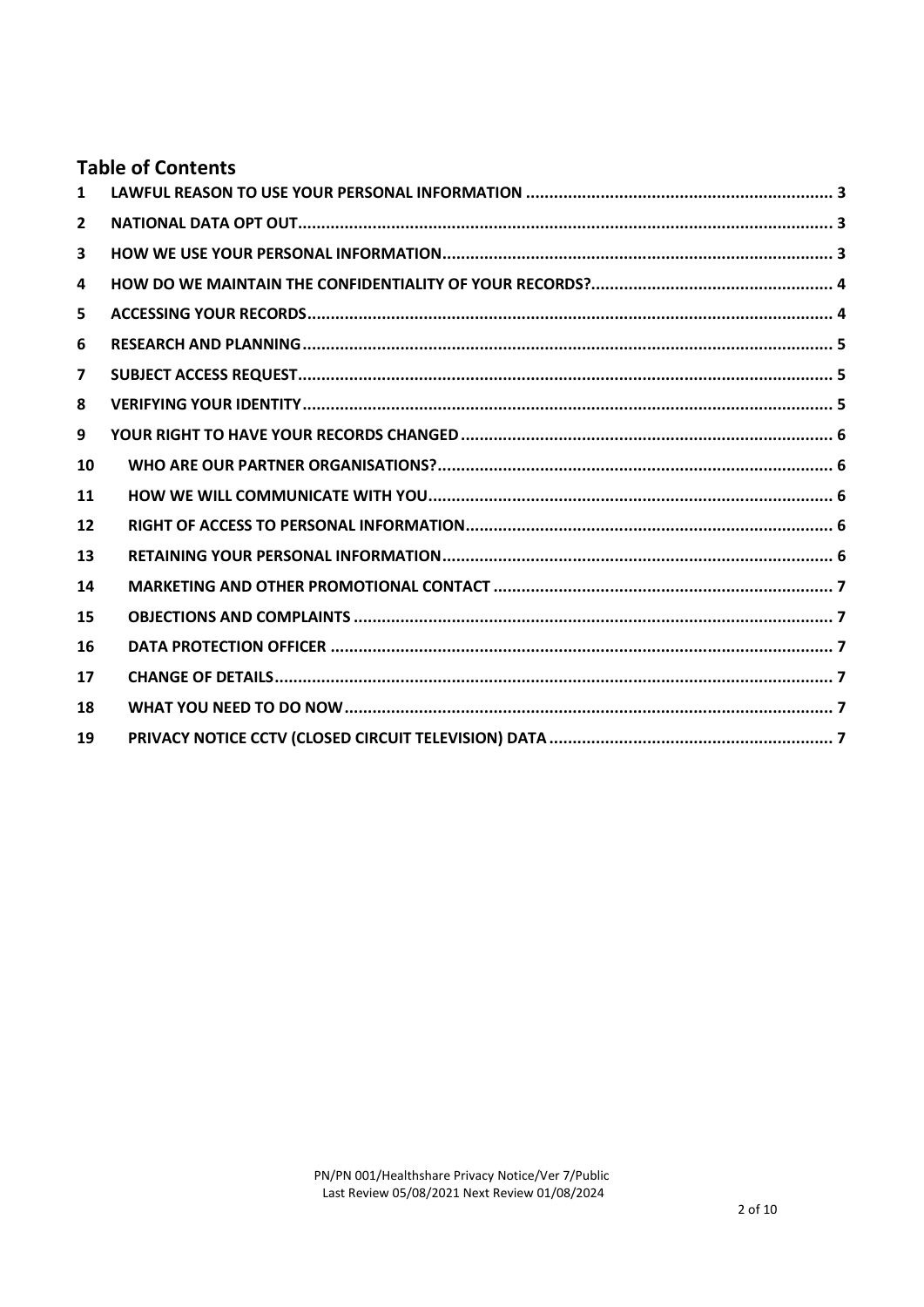# PRIVACY NOTICE FOR HEALTHSHARE

# 1 LAWFUL REASON TO USE YOUR PERSONAL INFORMATION

Healthshare (or the GP referring you) is required to have a lawful reason to use your personal data. There are 6 lawful reasons and we generally use the provision of direct care under GDPR Article 6(1)(e) – the performance of a task carried out in the public interest for processing and for special category data GDPR Article 9(2)(h) – medical diagnosis, the provision of health or social care or treatment or the management of health or social care systems.

There will also be some occasions that we will require your explicit consent GDPR Article 6(1)(a) – explicit consent and for special category data GDPR Article 9(1)(a) – explicit consent. We will record your consent to use your personal information in your patient record in our Patient Administration System. The consent may be under the confidentiality of data and may not be the same as the lawful basis we are processing that data.

At any time, you can inform us that you no longer wish us to use your personal information. Whilst it is not a precondition of receiving your service, the Healthshare clinicians and other staff have a duty to care for you safely. If they cannot ensure your care safety with the withdrawal of your information which they need, they may well discharge you from the Service and ask you to return to your GP.

This course of action is of course a last resort and Healthshare will endeavour in all circumstances to continue your care.

# 2 NATIONAL DATA OPT OUT

We are committed to keeping patient information safe and always being clear about how it is used.

All health and care organisations are required to be compliant with the National Data Opt-Out policy. This means you can choose to stop your confidential patient information being used for research and planning. You can also make a choice for someone in your care, such as your children under the age of 13.

Your choice will only apply to the health and care systems in England.

You can view and change your national data opt-out choice at any time by using the online service at www.nhs.uk/your-nhs-data-matters or by calling 0300 3035678.

To ensure that we are compliant with the national opt-out guidelines, we reviewed our processes and implemented systems to allow us to remove records of service users who wish to opt-out of sharing their confidential patient information for research and planning.

You can find out more information about national data opt-out on This Patient Leaflet

# 3 HOW WE USE YOUR PERSONAL INFORMATION

This fair processing notice explains why Healthshare collects information about you and how that information may be used.

The health care professionals who provide you with care maintain records about your health and any treatment or care you have received previously (e.g., NHS Trust, GP Surgery, Healthshare clinics, etc.). These records help to provide you with the best possible healthcare.

Health records may be electronic, on paper or a mixture of both, and we use a combination of working practices and technology to ensure that your information is kept confidential and secure. Those records that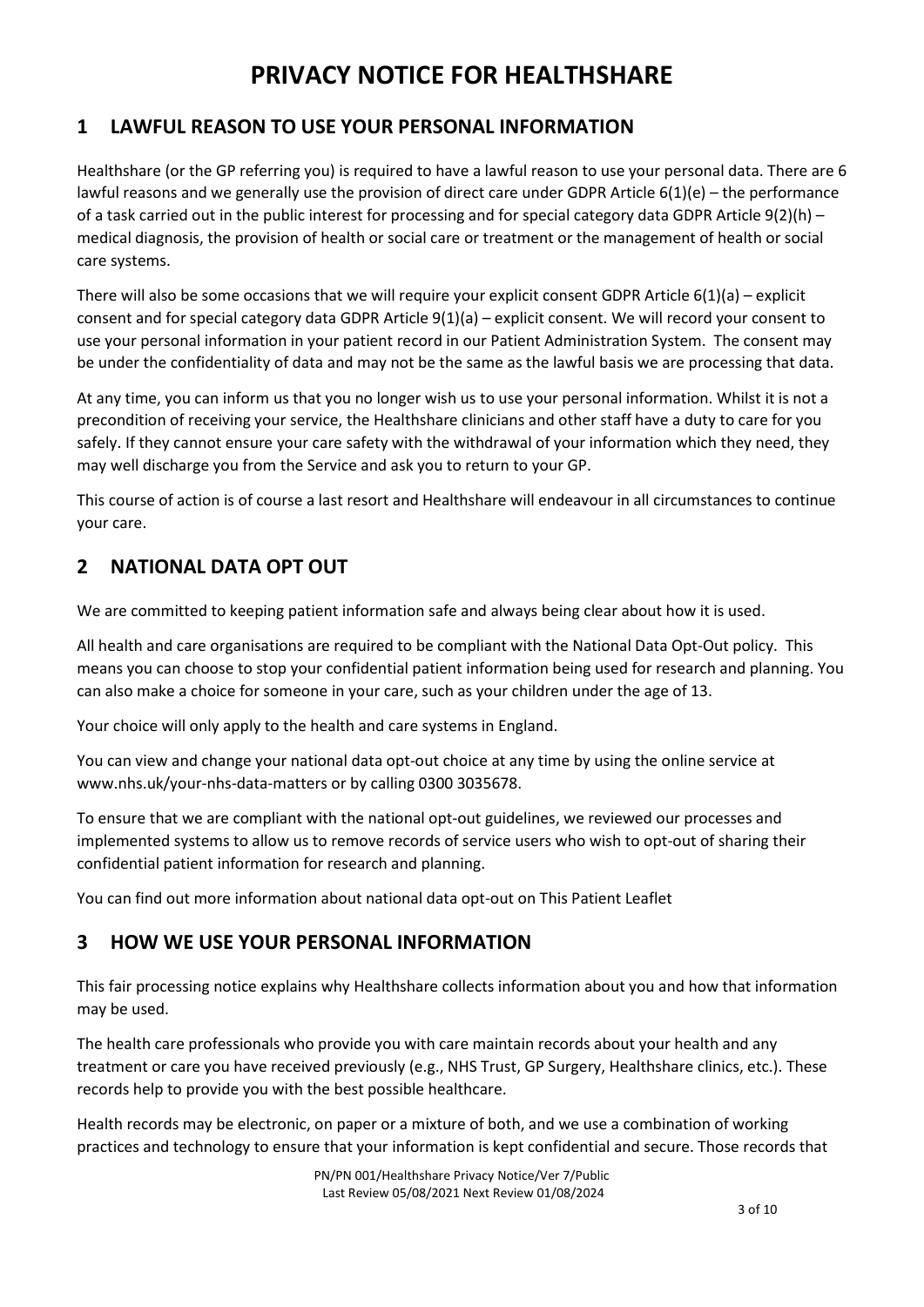are Special Category under the law and as such our responsiveness to handle and process your personal data are even more sensitive. Records which Healthshare hold about you may include the following information:

- Details about you, such as your address and emergency contact details
- Any contact the service has had with you, such as appointments and clinic visits
- Notes and reports about your health
- Recordings of your telephone calls
- Details about your treatment and care
- Results of investigations such as laboratory tests and x-rays
- Relevant information from other health professionals, relatives or those who care for you

To ensure you receive the best possible care, your records are used to inform the care you receive. Information held about you may be used to help protect the health of the public. Information may be used within the service for clinical audit to monitor the quality of the service provided and protection of Healthshare staff.

Some of this information will be held centrally and used for statistical purposes. Where we do this, we take strict measures to ensure that individual patients cannot be identified.

#### 4 HOW DO WE MAINTAIN THE CONFIDENTIALITY OF YOUR RECORDS?

We are committed to protecting your privacy and will only use information collected lawfully in accordance with:

- General Data Protection Regulation (GDPR) 2018
- Data Protection Act 2018
- Human Rights Act 1998
- Common Law Duty of Confidentiality
- Health and Social Care Act 2012
- NHS Codes of Confidentiality and Information Security
- Information Governance: To Share or Not to Share Review.

# 5 ACCESSING YOUR RECORDS

Every member of staff who works for Healthshare has a legal obligation to keep information about you confidential. Individual staff may only view your records with a legitimate reason for a legitimate purpose. This would of course include the clinician(s) directly involved in your care or other staff who might be ordering or receiving results linked to your care.

Other administration or management staff may need to access and use your records to contact you regarding appointments or your care. Our Patient Administration System where your records are stored creates a record of who has accessed your record for control and audit purposes.

Accessing or allowing someone else to access, your record without a legitimate purpose by a Healthshare member of staff is a serious data breach and is dealt with under our disciplinary procedures and reported to the Information Commissioners Office.

We will only ever use or pass on information about you if others involved in your care have a genuine need for it. We will not disclose your information to any 3rd party without your explicit consent unless there are exceptional circumstances (i.e., life or death situations), where the law requires information to be passed on and / or in accordance with the new information sharing principle following Dame Fiona Caldicott's information sharing review (Information to share or not to share) where 'The duty to share information can be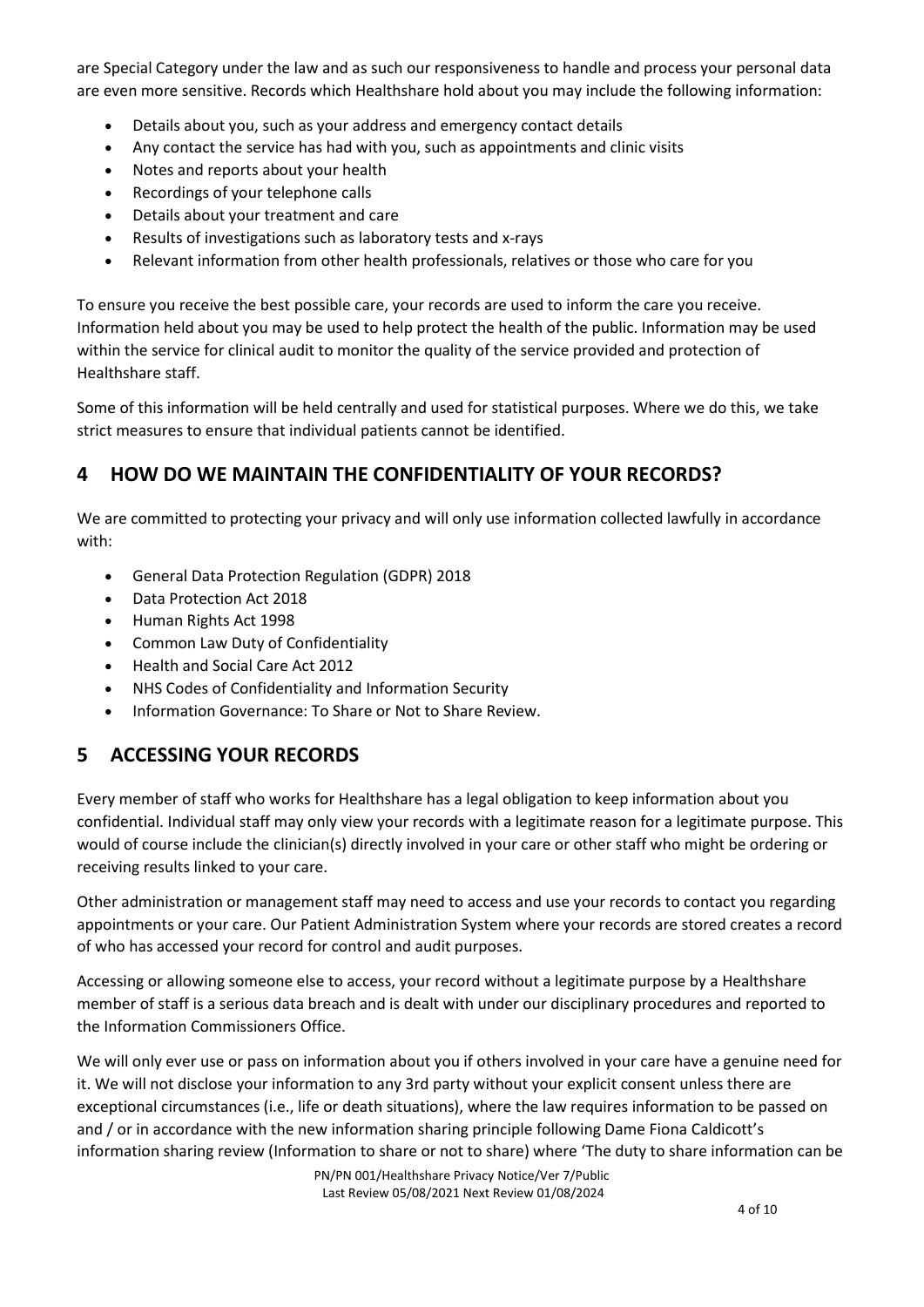as important as the duty to protect patient confidentiality.' This means that healthcare professionals should have the confidence to share information in the best interests of their patients within the framework set out by the Caldicott principles. This is supported by our policies, regulators and professional bodies.

# 6 RESEARCH AND PLANNING

Healthshare takes part in research that uses anonymised or pseudonymised data. It also takes part in planning at a local, regional and national level. Data which is anonymised or pseudonymised data means that it cannot be traced back to an identifiable individual and is therefore no longer personal data under the 2018 Data Protection Act and thus preserves patient privacy and confidentiality.

Anonymised or pseudonymised patient data held by Healthshare may also be used to evaluate present services that provide direct care or to plan future ones within the practice or across the local area. Sometimes, Healthshare is contacted to ask whether its patients would consider taking part in research on a particular condition, but where the data used would identify those individuals. In all such cases, identifiable patient data will only be used where patients have given their consent.

# 7 SUBJECT ACCESS REQUEST

You have a right under the General Data Protection Regulation (GDPR) 2018 to request access to obtain copies of what information the service holds about you and to have it amended should it be inaccurate. A Subject Access Request (SAR) is an important facet of GDPR and is likely a future privacy law. It is what allows you to request and receive a copy of your personal data. Healthshare must comply with an SAR without undue delay and at the latest within one month of receiving your request. Your data is provided without cost to you.

In order to request this, you need to do the following:

Your request can be made by completing our online form. We will request to see proof of your identity because the teams dealing with your request are not at the clinic you visit and they must be absolutely sure you are who you say you are. If you have further questions, please email ig@healthshare.org.uk

This method of obtaining your request is secure.

# 8 VERIFYING YOUR IDENTITY

We are required to verify your identity each time you contact us. You will be asked to provide identity information (for example full name, address, date of birth and NHS number) so your records can be located. We may also request a photo ID.

If you wish a spouse, relative or carer to communicate with us on your behalf we will need to obtain your explicit consent before doing so.

Where we use your personal data

Your personal data is stored securely within the United Kingdom in databases accessed with multiple levels of security. This ensures that only authorised Healthshare staff access your record.

The databases are held on IT systems using highly secured equipment, software and security which are located in Data Centres and backed up off-line.

Data is transmitted using the NHS mandated network that is appropriately encrypted to NHS Standards. Data in our Patient Administration Systems are not stored outside of the United Kingdom.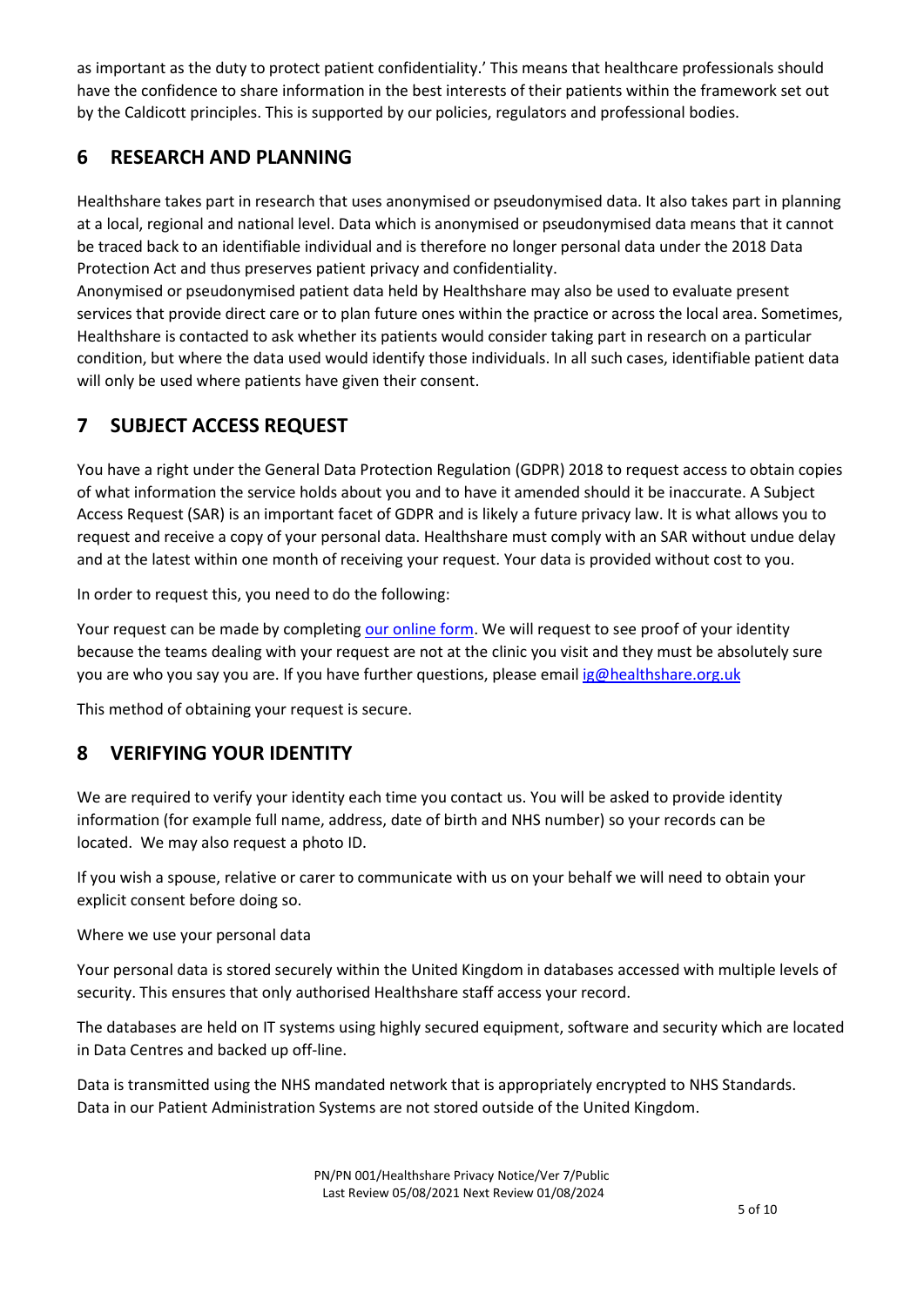# 9 YOUR RIGHT TO HAVE YOUR RECORDS CHANGED

You have a right to have inaccurate personal data rectified or completed if it is incomplete. Clinical notes and clinical opinions will not generally be altered but may of course be supplemented by additional personal data.

# 10 WHO ARE OUR PARTNER ORGANISATIONS?

We may also have to share your information, subject to strict agreements and your consent on how it will be used, with the following organisations:

- NHS Trusts / Foundation Trusts
- General Practitioners/Consultants
- NHS Commissioning Support Units
- Clinical Commissioning Groups
- Private Sector Providers
- Other 'data processors' which you will be informed of

If your data is shared outside of direct care, you will be asked for explicit consent for this if this is required. In all circumstances we will transit your personal data securely. In almost all instances the transfer of your data will be electronic either through the encrypted NHS network, or using NHS.net secure encrypted email or through an NHS encrypted portal (e.g., enabling an x-ray result to be shared between Healthshare and NHS organisations).

# 11 HOW WE WILL COMMUNICATE WITH YOU

In order to communicate with you, we are likely to do this by telephone, SMS, email, and/or post. If we contact you using the telephone number(s) which you have provided (landline and/or mobile), and you are not available which results in the call being directed to a voicemail and/or answering service, we may leave a voice message on your voicemail and/or answering service as appropriate.

Any message left will be discrete and will not contain confidential information. In almost all circumstances the message will simply ask you to contact us.

In your initial patient registration with us we will seek your consent to contact you and via which route. If your preference for how we communicate with us changes please contact us so that we may amend your preferences.

# 12 RIGHT OF ACCESS TO PERSONAL INFORMATION

You have a right under the General Data Protection Regulation (GDPR) to request access to obtain copies of what information the service holds about you and to have it amended should it be inaccurate. Your data is provided without cost to you. In order to request this, you need to do the following:

Your request can be made to the Service in person in the clinic, on the telephone or using this link https://forms.office.com/r/HKX6dzsuuH We are required to respond to you within 30 days.

# 13 RETAINING YOUR PERSONAL INFORMATION

Unlike many other types of personal information, under GDPR there is no 'Right to Erasure' of Health records. Indeed, the Health Act requires us to retain your records for a minimum of 8 years after we have finished your care (discharge). Where your care record is part of your GP record retention is for a minimum of 20 years or 8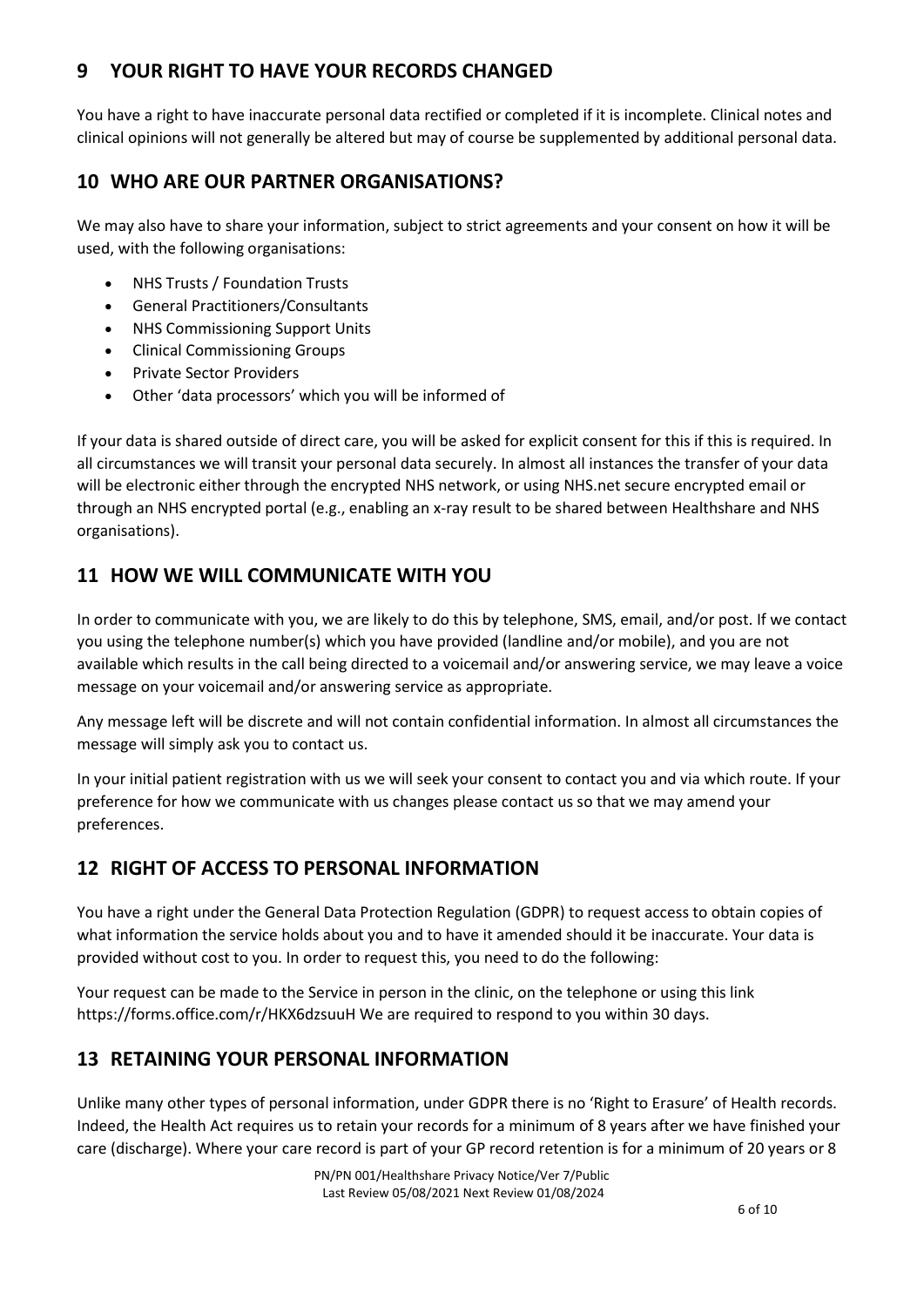years post death. We are of course still bound by the strict rules of GDPR on how we store, access and release your patient information.

# 14 MARKETING AND OTHER PROMOTIONAL CONTACT

Healthshare is commissioned to provide your service. We will never contact you to promote either other Healthshare services or those of a third party. If you are contacted by someone purporting to represent Healthshare please report it immediately to our Data Protection Officer DPOfficer@Healthshare.org.uk who will deal with the matter.

#### 15 OBJECTIONS AND COMPLAINTS

Should you have any concerns about how your information is managed, please contact the Service Manager or our Data Protection Officer. If you are still unhappy following interaction with Healthshare, you can then complain to the Information Commissioners Office (ICO) via their website (www.ico.gov.uk).

#### 16 DATA PROTECTION OFFICER

You are able to contact our Data Protection Officer by e-mail.

If you do not get a satisfactory response from the Data protection Officer then you should contact the supervisory authority. In UK this is the Information Commissioners Office (ICO), they can be contacted on 03031231113

#### 17 CHANGE OF DETAILS

It is important that you tell the person treating you if any of your details such as your name or address have changed or if any of your details such as date of birth is incorrect in order for this to be amended. You have a responsibility to inform us of any changes so our records are accurate and up to date for you.

The General Data Protection Regulation 2016 requires organisations to register a notification with the Information Commissioner to describe the purposes for which they process personal and sensitive information. Healthshare is registered with the Information Commissioners Office (ICO).

This information is publicly available on the Information Commissioners Office website www.ico.org.uk.

# 18 WHAT YOU NEED TO DO NOW

If you are happy for your data to be extracted and used for the purposes described in this fair processing notice then you do not need to do anything.

If you do not want your personal data being extracted and leaving the service for any of the purposes described, you need to let us know as soon as possible.

# 19 PRIVACY NOTICE CCTV (CLOSED CIRCUIT TELEVISION) DATA

This Privacy Notice explains the kind of personal data Healthshare collects from you when visiting any of our sites with CCTV in operation and how Healthshare uses this data.

#### 19.1 Why we collect personal data?

Healthshare collects data through the CCTV system for various reasons: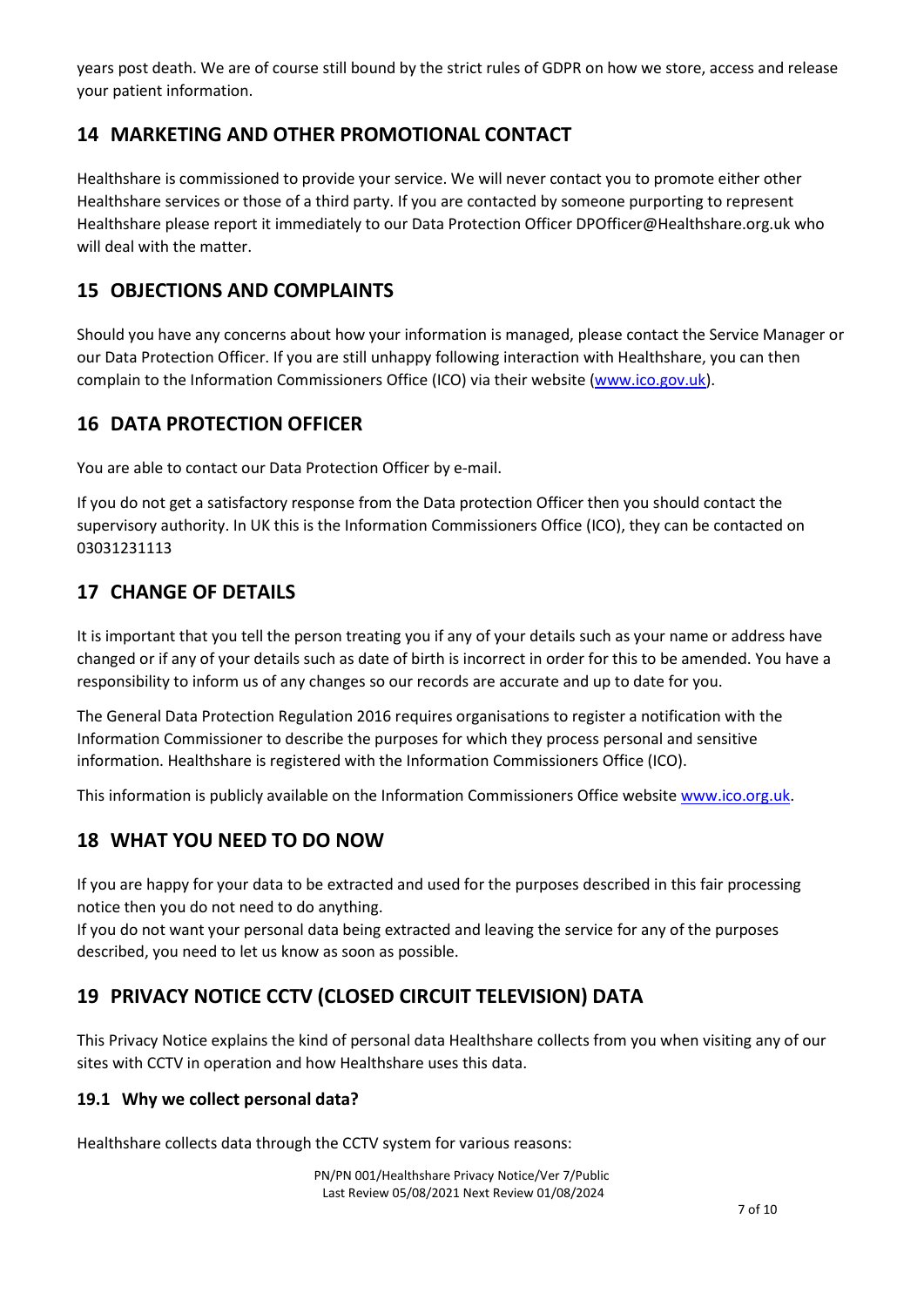- To control access to the building and to ensure the security of the building, the safety of Healthshare staff and visitors, as well as property and information located or stored on the premises
- To prevent, deter, and if necessary, investigate unauthorised physical access, including unauthorised access to secure premises and protected rooms, IT infrastructure, or operational information
- To prevent, detect and investigate theft of equipment or assets owned by Healthshare, visitors or staff or threats to the safety of personnel working at the office (e.g., fire, physical assault).

The CCTV system is not used for any other purpose, such as to monitor the work of employees or their attendance. It is important to notice that the location and positioning of the video-cameras are such that they are not intended to cover the surrounding public space; the cameras are aimed to give a general overview of what's happening in certain places but not to recognise persons.

The system is also not used as an investigative tool or to obtain evidence in internal investigations or disciplinary procedures unless a security incident is involved. (In exceptional circumstances, the data may be transferred to investigatory bodies in the framework of a formal disciplinary or criminal investigation). The CCTV cameras are installed at the entrances, placed and focused in a way that only people who want to access the site or the annexed facilities including parking areas property are filmed.

The CCTV system covers the area of entry and exit points of the building, entry points inside the building, delivery, and outer area of the building.

#### 19.2 What kind of data does Healthshare collect?

Healthshare collects just images caught on camera, and no voice is recorded.

#### 19.3 Who is responsible for the processing of the data?

Healthshare is the legal entity who initiated the processing of personal data and who determines the objective of this processing activity. Moreover, the Information Governance Lead is responsible for this operation.

#### 19.4 Which is the legal basis for this processing operation?

Healthshare uses video-surveillance equipment for security and access control purposes, which is an action necessary for the management and functioning of Healthshare. Therefore, the processing is lawful under Article 5(a) of the Regulation (EC) No 45/2001.

Carrying out video-surveillance is necessary for compliance with a legal obligation of EU law to which Healthshare is subject. Therefore, the processing is lawful under Article 5(b) of the Regulation (EC) No 45/2001.

In addition, at the entrance there is one on-the-spot-notice about the video-surveillance activity, clearly visible so in this case using the specific sign-posted part of the facility may constitute the fact that the processing is lawful under Article 5(d) of the Regulation (EC) No 45/2001 because "the data subject has unambiguously given his or her consent".

#### 19.5 Who can see my data?

The images can be accessed by the operation, IT and Information Governance staff members of Healthshare and by the contracted security company. Access to the hard-disc recorder is highly limited, being protected by a password and recording any log or action from the staff members. The data cannot be accessed without the authorisation of the Information Governance Lead.

#### 19.6 How to control your data?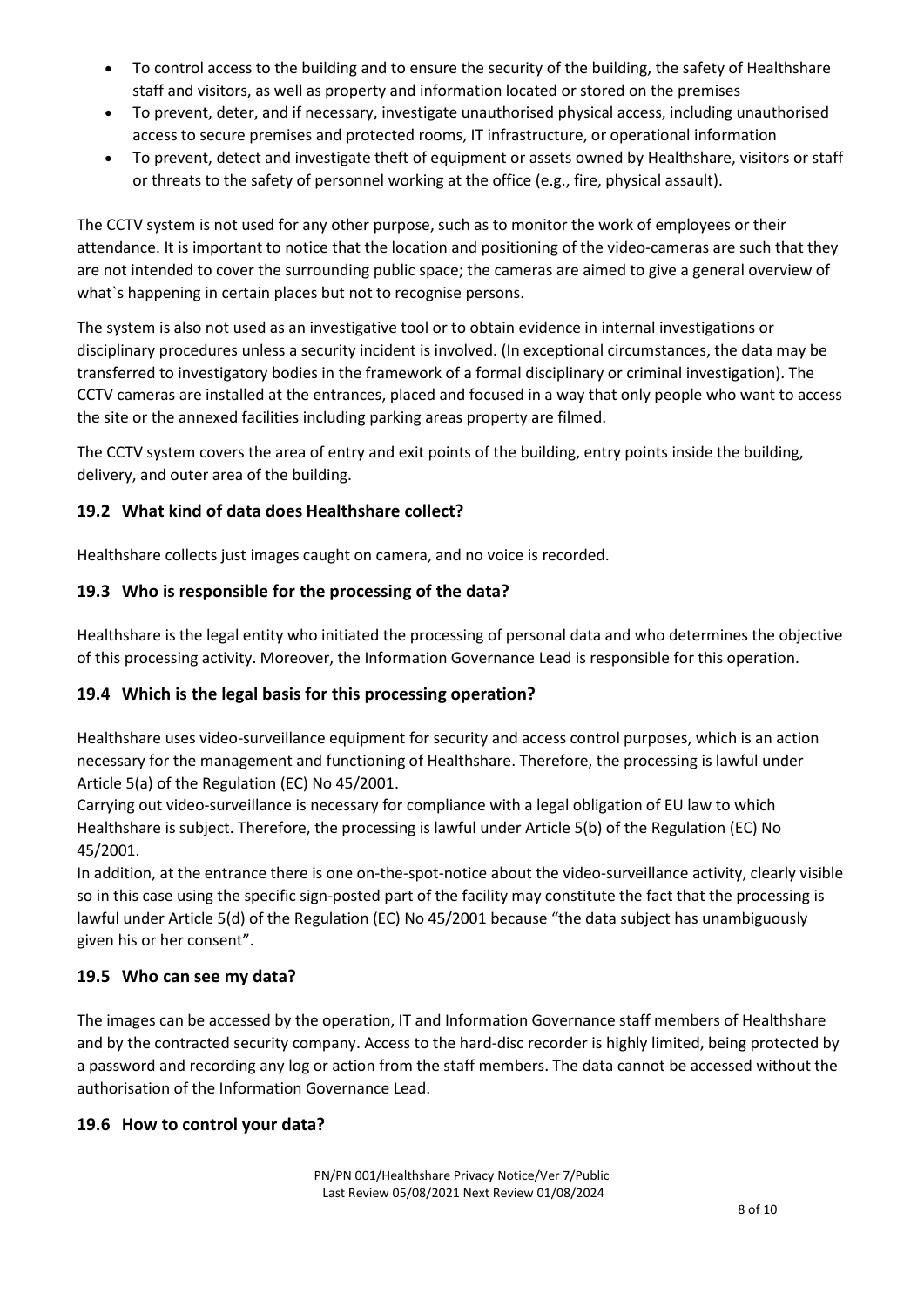You can send an email request to **IG@healthshare.org.uk** 

#### 19.7 Can I access my data?

You have the right to access your data at any time and free of charge, by sending an email request to IG@healthshare.org.uk.

#### 19.8 Can I modify my data?

Modifying the CCTV footage is not allowed. However, you can modify the report written by the operation staff in connection with a security incident, if applicable in your case.

#### 19.9 Can I block you from processing my data?

You have the right to block the processing of your personal data at any time by sending an email request to IG@healthshare.org.uk when you contest the accuracy of your personal data or when Healthshare no longer needs the data for completing its tasks. You can also block the processing activity when the operation is unlawful, and you oppose to the erasure of the data. However, blocking is not possible in case of an official investigation.

#### 19.10Can I delete my data?

You have the right to delete your data at any time by sending an email request to IG@healthshare.org.uk when the processing activity is unlawful.

#### 19.11Do you share my data with other organisations?

We keep your data inside Healthshare unless you ask us or give us your permission to share it. In case we share your data with third parties, you will be notified to whom your personal data has been disclosed.

#### 19.12Do I have the right to object?

Yes, you have the right to object at any time by sending an email request to IG@healthshare.org.uk when you have legitimate reasons relating to your particular situation. Moreover, you will be informed before your information is disclosed for the first time to third parties, or before it is used on their behalf, for direct marketing purposes.

Healthshare will confirm your requests within 21 days from the receipt of the request.

#### 19.13What can I do in the event of a problem?

The first step is to notify Healthshare by sending an email to IG@healthshare.org.uk and ask us to take action. The second step, if you obtain no reply from us or if you are not satisfied with it, contact our data protection officer (DPO) at dpofficer@healthshare.org.uk.

At any time, you can lodge a complaint with the Information Commissioners Office on 0303 123 1113, who will examine your request and adopt the necessary measures.

#### 19.14When will we start the processing operation?

We will start the processing operation when you are visiting Healthshare`s premises with CCTV.

#### 19.15 Security of personal data